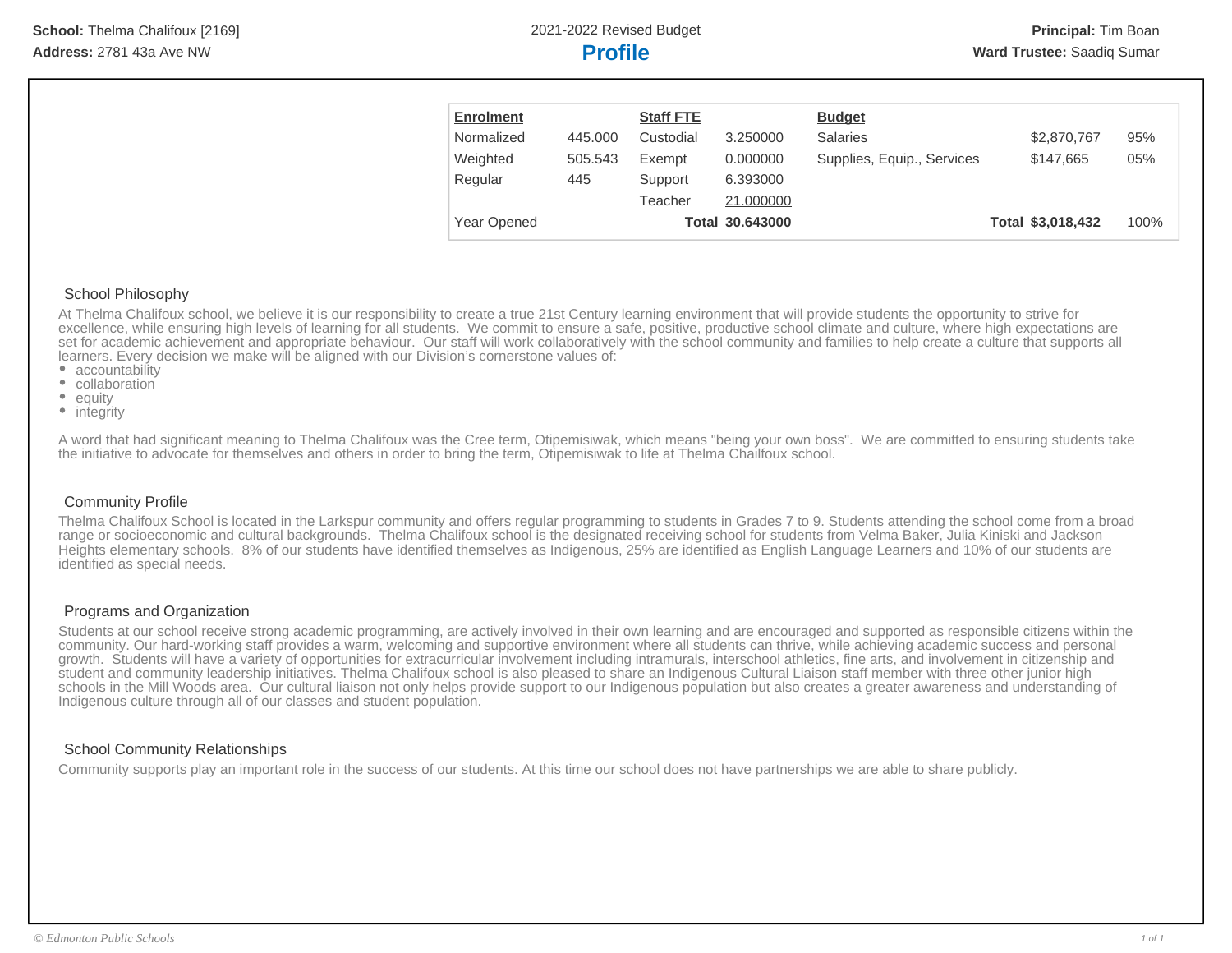**School:** Thelma Chalifoux [2169] 2020-2021 Results Review **Principal:** Tim Boan Address: 2781 43a Ave NW **Results and Implications Results and Implications Ward Trustee:** Bridget Stirling

#### **Division Priorities 2018-2022**

- 1. Foster growth and success for every student by supporting their journey from early learning through high school completion and beyond.
- 2. Provide welcoming, high quality learning and working environments.
- 3. Enhance public education through communication, engagement and partnerships.

Based on the three SMART goals that were established for 2020-2021, report on the results you achieved (with evidence, including referencing the school's Alberta Education Assurance Measure results (formerly the Accountability Pillar results) and describe how achievement of the goal supports the above Division Priorities that were in effect when the goal was set.

Through our cornerstone values, staff in the McNally Catchment will focus on student interventions and differentiation to improve student competence in literacy and numeracy. At Thelma Chalifoux School, by June 2021, all students will demonstrate growth in the areas of literacy and numeracy. Assessments such as HLAT Writing, Fountas and Pinnell, Middle Years Literacy Intervention, TOSREC/TOSCRF, MIPI, and teacher professional judgment (informed by observation, conversation, and student products) will guide instruction through the provision of tailored supports. Data from the Provincial Accountability Pillar, Division Feedback Survey, and regular monitoring of other relevant sources of data will be used to measure and report this growth. Academic growth will be demonstrated through the numbers of students achieving the acceptable standard and the standard of excellence in Grades 9 school based assessments for the 2020-21 school year.

#### **Results Achieved:**

- Assessments for the 2021-22 school year included: HLAT, TOSREC / TOSCRF, MIPI as well as a School generated writing screener
- School schedule was created to provide longer periods for literacy and numeracy support. (80 minute periods). This was to make up for the inability to cross cohort students based on their reading level, writing level, etc.
- HLAT Data indicates:
- Grade 8 (last year grade 7s) 70% (74) showed 2 or more years growth; 15% (16) showed one grade level improvement; 13.2% (14) demonstrated no change; (1 student went down 1 grade level)
- Grade 9 (last year grade 8s) 84.3% (53) showed 2 or more years growth; 8% (5) showed one grade level improvement; 8% (5) demonstrated no change Reading Levels
- Grade 8 (last year grade 7s) 7% Above Grade Level; 55.6% At Grade Level; 37.7% Below Grade Level
- Grade 9 (last year grade 8s) 12% Above Grade Level; 61% At Grade Level; 27% Below Grade Level
- Division Feedback Survey and Accountability Survey indicate very high results for Continuity of Learning (80% or higher in all categories except "learning styles" and Education Quality - 92.4%)

Through our cornerstone values, staff in the McNally Catchment will provide welcoming, high-quality, learning and working environments. At Thelma Chalifoux School, by June 2021, all staff will enhance their instructional practices through engagement in online catchment collaboration through networks created in previous years, and job-embedded professional learning. Topics addressed may include literacy and numeracy, mental health, Indigenous understandings, use of technology to enhance learning, differentiation, and leadership development. This will be measured by the Accountability Pillar, staff surveys, staff participation in catchment and individual professional development opportunities, and teacher reflective feedback based on self-identified goals.

#### **Results Achieved:**

- High Quality learning and working environments was a focus at Thelma Chalifoux School last year. Staff participated in division pd sessions related to integration of technology in the classroom (concurrent synchronous teaching and learning)
- Staff participated in a catchment pd session with Jody Carrington
- Catchment Literacy Sessions for lead teachers helped provide some catchment consistency within junior high Language Arts
- School Inquiry based PGP on integration of technology within the classroom (conc. synch., third party apps such as: Desmos, WeVideo, Kami, Mote, Quizzlet, Flipgrid, Jamboard, Classkick, Read Theory Nearpod Peardeck, Flocabulary, Edwin through Nelson, etc.)
- Whole School PD sessions (staff and students) conducted by Corey Wells (TCS Indigenous Cultural Liaison) as well as Sharon & Josh Morin (daughter and grandson to Thelma Chalifoux) on Senator Chalifoux and her impact on her community and influence at a provincial and federal level
- School Blessing by Corey Wells and a full school teaching on the importance of Indigenous practices such as smudging and sharing circle
- $\bullet$ Lance Cardinal was comissioned to do an Indigenous Art Piece for the school to incorporate the 4 themes throughout the school (Water, Mountains, Trees and Praries) as well as the 7 sacred teachings.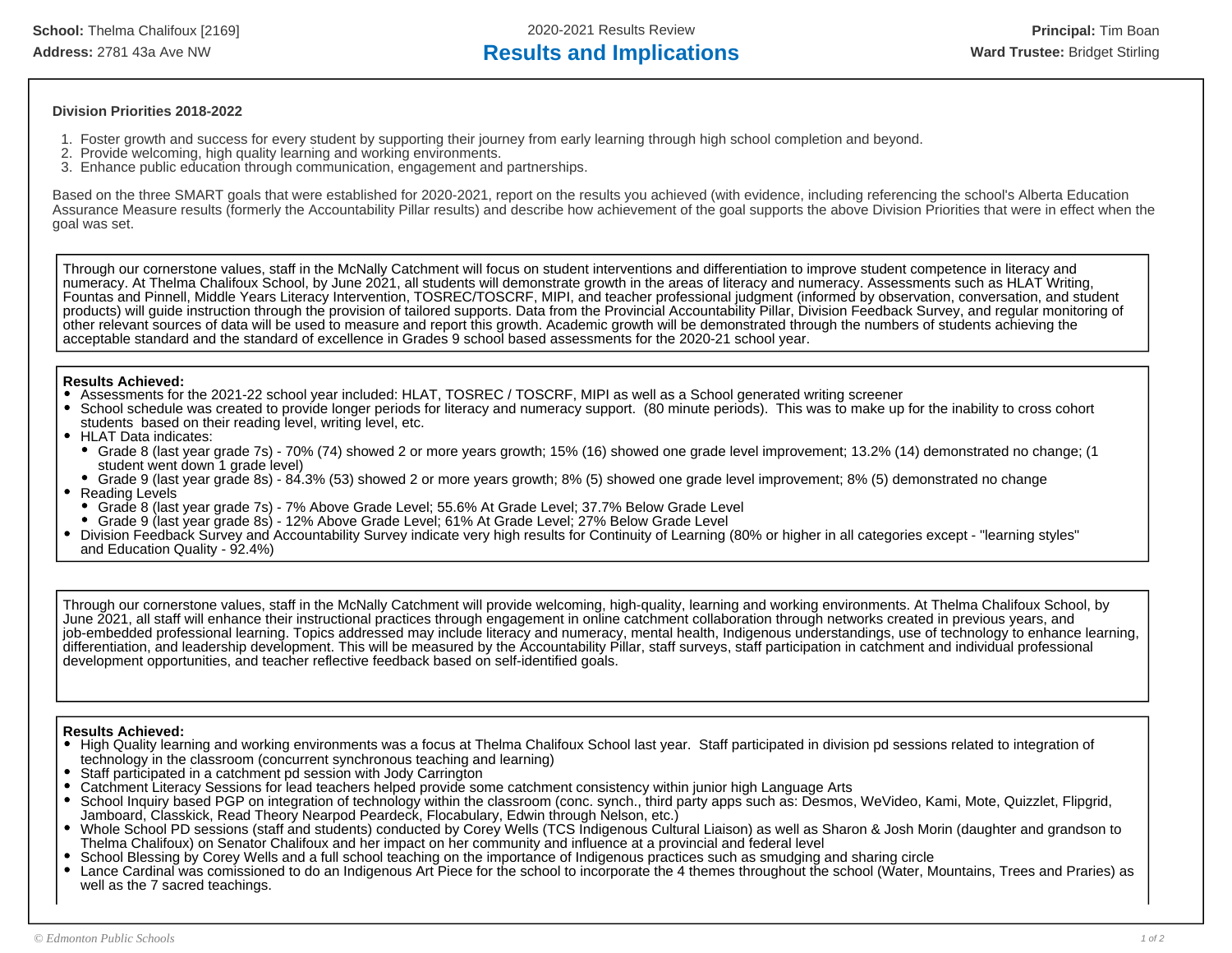## Address: 2781 43a Ave NW **Results and Implications Results and Implications Ward Trustee:** Bridget Stirling

Division Feedback Survey and Accountability Survey indicate very high results for Learning Supports Domain (Welcoming, Caring, Respectful and Safe environment - 89.6% as well as Access to Supports and Services - 87.8%) - both above catchment average.

Through our cornerstone values, staff in the McNally Catchment will meaningfully engage parents and stakeholders. At Thelma Chalifoux School, by June 2021, we will increase the opportunities for parental involvement and engagement of community partners in providing support for students and families. Measurements may include the number of opportunities to participate in virtual school events/activities, ongoing communication and feedback between staff and families (i.e school surveys), community partnerships and initiatives, and our results from the Accountability Pillar and Division Feedback Survey in the areas of parental engagement and involvement.

## **Results Achieved:**<br>• As indicated by a

- As indicated by our Accountability Pillar results as well as our Division Survey, parental involvement was very high (91.1%).
- Virtual school council meetings were held monthly with strong participation
- $\bullet$ Virtual Parent-Teacher Conferences were held twice throughout the year with very strong participation (250 - 350 conferences booked). Student enrolment was 248.
- $\bullet$ Virtual Open House was a very good success - strong feedback from parents, future staff and our feeder elementary schools
- $\bullet$ Formed a partnership at the end of 2021-21 school year with T.D.Baker, Dan Knott and Kate Chegwin for Mental Health Therapist support for 2021-22 as well as a student mentorship coach through Big Brothers Big Sisters.

#### **What were the biggest challenges encountered in 2020/21?**

- Opening brand new school in the middle of a pandemic
- First Quarter our online students were assigned to teachers from across the Division
- $\bullet$ Decided to move to concurrent synchronous for Q2 to Q4 so we could teach our own students and get to know them
- $\bullet$ Technology challenges with concurrent synchronous - Wi-Fi issues, bluetooth connectivity issues, staff learning curve
- Trying to build a school culture without really knowing any of our students
- $\bullet$ School Council - trying to meet our parent community through the virtual world (didn't get to know our parents on a personal level but attendance was much higher than usual)
- One single grade 9 class challenge with student engagment, behaviour and focus on learning didn't have resources to meet their mental health needs during last year's pandemic year
- Challenges addressing learning gaps for students not being able to cross cohort at reading levels, etc. limited our ability to provide specific targetted intervention they way we would have liked.

#### **What are the implications from 2020/21 that will impact your current year plan?**

- Emphaisis on writing across all grade levels
- Now that the majority of students are learning in person, implementing more effective literacy and numeracy daily interventions will be a targetted focus
- Protocols for CTF options and Fine and Performing Arts
- School Council meetings will continue to be done through Google Meets (participation is much higher than normal)
- Parent Teacher conferences have much higher engagement through online meets this will continue
- Student mental health / anxiety opportunity to hire a school counselor this year to help coordinate overall school health and wellness as well as personal counseling for students
- 4 way share with Dan Knott, T. D. Baker and Kate Chegwin for a Mental Health Therapist until March of 2022 for additional support for students
- Increased student enrolment (doubled in size) so larger staff to help provide structured meaningful dialy intervention for literacy and numeracy

Staff are committed to building professional capacity for interventions for student learning in reading, writing, math and computation (literacy / numeracy) through regular collaboration and daily intervention time. Staff will continue to gain increased understanding of Indigenous foundational knowledge, anti-racism strategies, addressing mental health well-being, and using technology to support learning.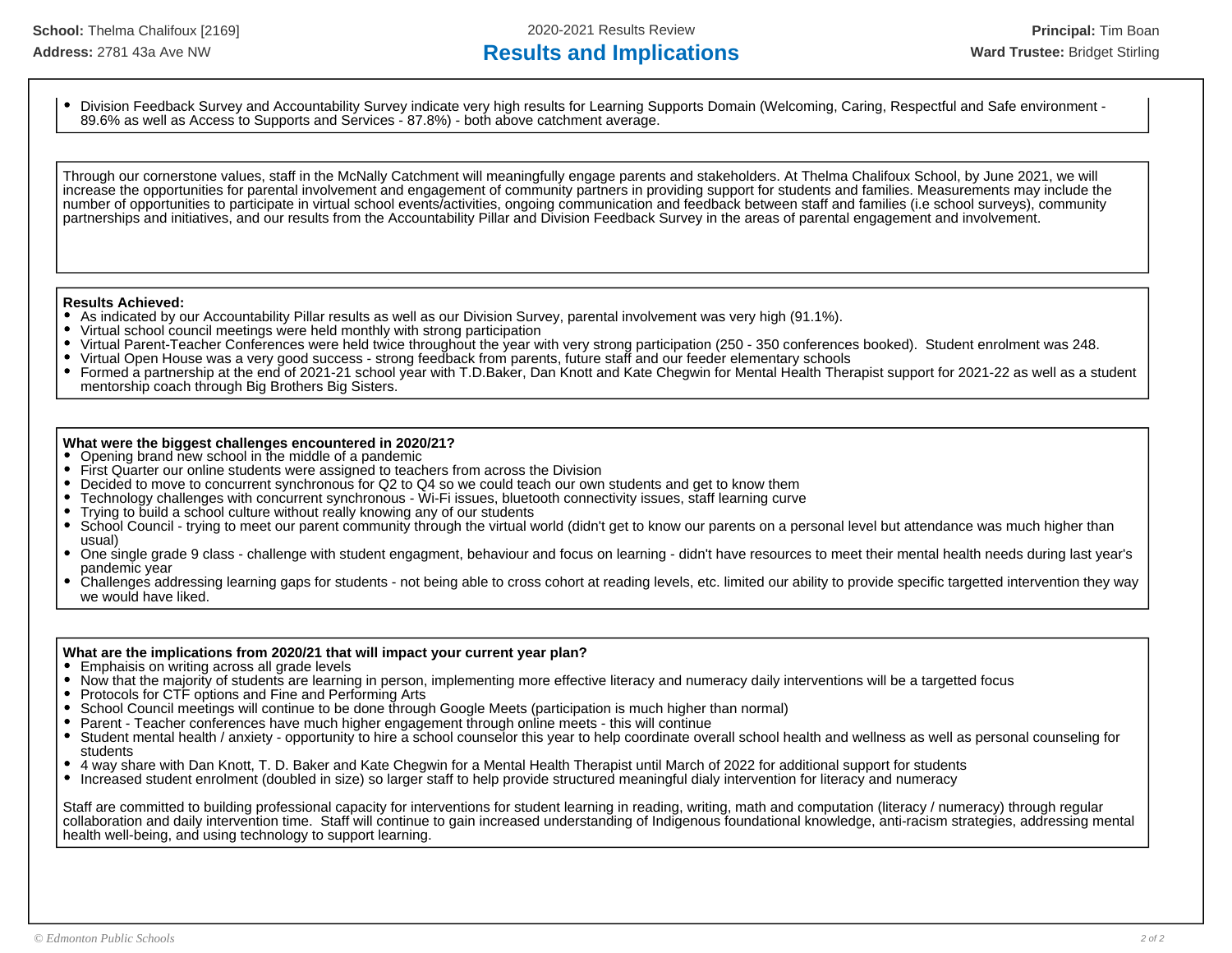## **Required Alberta Education Assurance Measures - Overall Summary**



**Spring 2021** 

### **Thelma Chalifoux School (2169)**

|                                   |                                                                          |                          | Thelma Chalifoux School (2169) |                        | <b>Measure Evaluation</b> |             |         |  |
|-----------------------------------|--------------------------------------------------------------------------|--------------------------|--------------------------------|------------------------|---------------------------|-------------|---------|--|
| <b>Assurance Domain</b>           | <b>Measure</b>                                                           | Current<br><b>Result</b> | Prev Year<br>Result            | Prev 3 Year<br>Average | Achievement               | Improvement | Overall |  |
| Student Growth and<br>Achievement | <b>Student Learning Engagement</b>                                       | 89.6                     | n/a                            | n/a                    | n/a                       | n/a         | n/a     |  |
|                                   | Citizenship                                                              | 86.7                     | n/a                            | n/a                    | Very High                 | n/a         | n/a     |  |
|                                   | 3-year High School Completion                                            | n/a                      | n/a                            | n/a                    | n/a                       | n/a         | n/a     |  |
|                                   | 5-year High School Completion                                            | n/a                      | n/a                            | n/a                    | n/a                       | n/a         | n/a     |  |
|                                   | <b>PAT: Acceptable</b>                                                   | n/a                      | n/a                            | n/a                    | n/a                       | n/a         | n/a     |  |
|                                   | <b>PAT: Excellence</b>                                                   | n/a                      | n/a                            | n/a                    | n/a                       | n/a         | n/a     |  |
|                                   | Diploma: Acceptable                                                      | n/a                      | n/a                            | n/a                    | n/a                       | n/a         | n/a     |  |
|                                   | Diploma: Excellence                                                      | n/a                      | n/a                            | n/a                    | n/a                       | n/a         | n/a     |  |
| Teaching & Leading                | <b>Education Quality</b>                                                 | 92.4                     | n/a                            | n/a                    | Very High                 | n/a         | n/a     |  |
| Learning Supports                 | Welcoming, Caring, Respectful and Safe Learning<br>Environments (WCRSLE) | 89.6                     | n/a                            | n/a                    | n/a                       | n/a         | n/a     |  |
|                                   | <b>Access to Supports and Services</b>                                   | 87.8                     | n/a                            | n/a                    | n/a                       | n/a         | n/a     |  |
| Governance                        | <b>Parental Involvement</b>                                              | 91.1                     | n/a                            | n/a                    | Very High                 | n/a         | n/a     |  |
| Notes:                            | For Intern                                                               |                          |                                |                        |                           |             |         |  |

#### Notes:

1. Data values have been suppressed where the number of respondents/students is fewer than 6. Suppression is marked with an asterisk (\*).

- 2. The 2020/21 administration of the AEA survey was a pilot. The Citizenship measure was adjusted to reflect the introduction of the new AEA survey measures. In addition, participation in the survey was impacted by the COVID-19 pandemic. Evaluations have not been calculated as 2020/21 survey results are not comparable with other years.
- 3. Participation in the 2019/20 Diploma Exams was impacted by the COVID-19 pandemic. In the absence of Diploma Exams, achievement level of diploma courses were determined solely by school-awarded marks. Caution should be used when interpreting high school completion rate results over time.
- 4. The "N/A" placeholder for the "Current Result" for PAT and Diploma Exam measures are included until results can be updated in the Fall.
- 5. Aggregated PAT results are based upon a weighted average of percent meeting standards (Acceptable, Excellence). The weights are the number of students enrolled in each course. Courses included: English Language Arts (Grades 6, 9, 9 KAE), Français (6e et 9e année), French Language Arts (6e et 9e année), Mathematics (Grades 6, 9, 9 KAE), Science (Grades 6, 9, 9 KAE), Social Studies (Grades 6, 9, 9 KAE).
- 6. Participation in the Provincial Achievement Tests and Diploma Examinations was impacted by the fires in 2016 and 2019, as well as by the COVID-19 pandemic in 2020. Caution should be used when interpreting trends over time
- 7. Aggregated Diploma results are a weighted average of percent meeting standards (Acceptable, Excellence) on Diploma Examinations. The weights are the number of students writing the Diploma Examination for each course. Courses included: English Language Arts 30-1, English Language Arts 30-2, French Language Arts 30-1, Français 30-1, Mathematics 30-1, Mathematics 30-2, Chemistry 30, Physics 30, Biology 30, Science 30, Social Studies 30-1, Social Studies 30-2.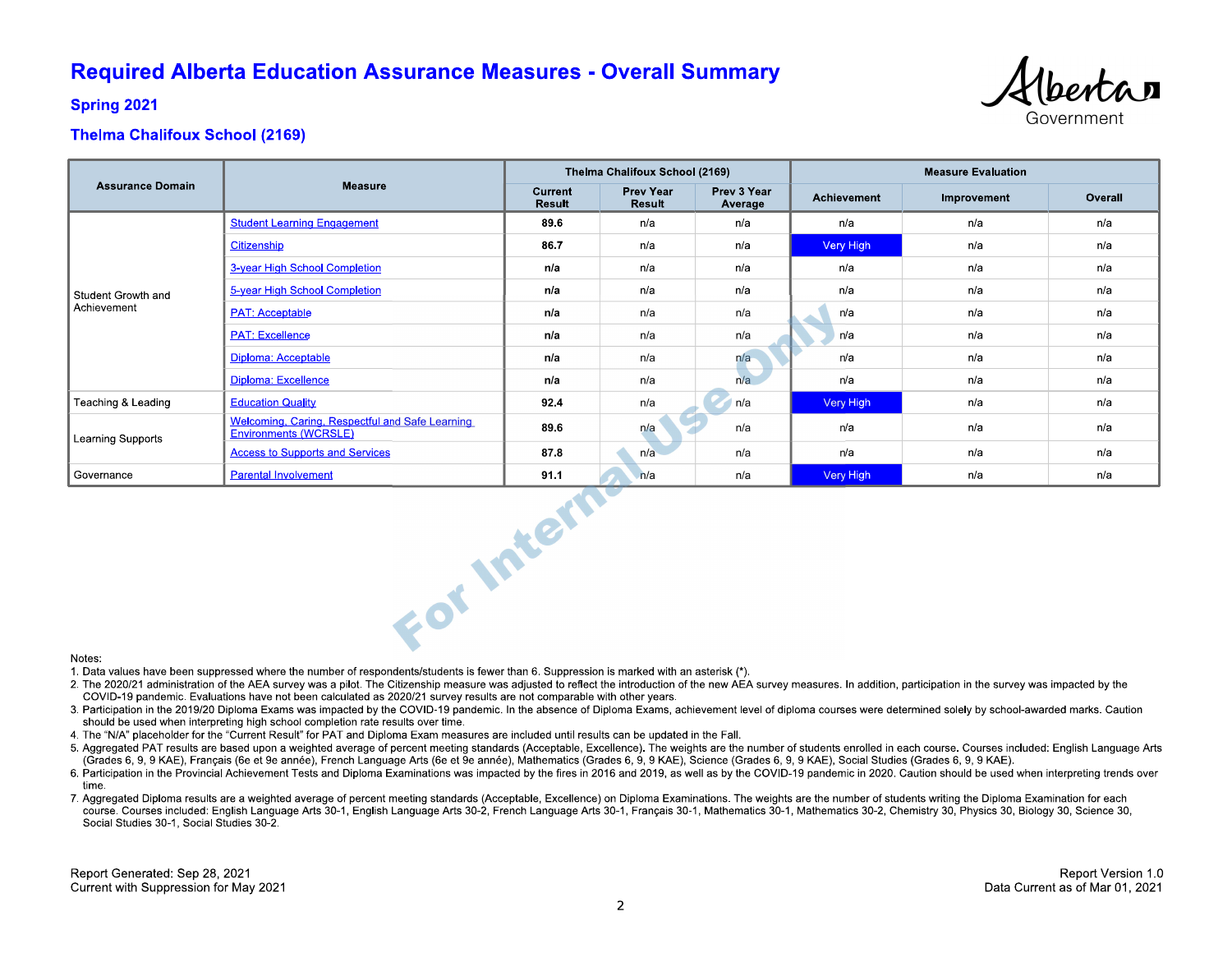#### **Division Priorities 2018-2022**

- 1. Foster growth and success for every student by supporting their journey from early learning through high school completion and beyond.
- 2. Provide welcoming, high quality learning and working environments.
- 3. Enhance public education through communication, engagement and partnerships.

The following SMART (Specific, Measureable, Attainable, Relevant, Time-Framed) goals have been established for the 2021/2022 school year. Select the Division Priority number that the goal supports from the drop-down box. Schools are to set one goal for each priority. Central DU's can set their goals around one or more priorities.

Through our cornerstone values, staff in the McNally Catchment will focus on student interventions and differentiation to improve student competence in literacy and numeracy.

By June 2022, all Thelma Chalifoux students will demonstrate growth in the areas of literacy and numeracy. Tailored support for learning will be based on baseline assessments and staff will review and respond to learning needs through ongoing assessment while delivering targeted intervention daily through Academic Support block.

Assessments such as CAT4, PATs,HLAT Writing, Fountas and Pinnell, Guided Reading, TOSREC/TOSCRF, and teacher professional judgment (informed by observation, conversation, and student products) will guide instruction through the provision of tailored supports. Data from the Provincial Assuance Survey, Division Feedback Survey, and regular monitoring of other relevant sources of data will be used to measure and report this growth. Academic results will demonstrate improvement in the numbers of students achieving the acceptable standard and the standard of excellence in Grades 9 provincial assessments.

**Priority 1**

Through our cornerstone values, staff in the McNally Catchment will provide welcoming, high-quality, learning and working environments.

By June 2022, Thelma Chalifoux staff will enhance their professional capacity, understandings and instructional practices.

- Engagement in school based and catchment collaboration and job-embedded professional learning.
- Monthly staff meetings and conversations to build whole-school approaches and capacity building in iteracy and numeracy strategies and address TQS #5 (Indigenous education) to support growth for all students.
- Topics addressed may include literacy and numeracy, mental health, Indigenous understandings, use of technology to enhance learning, differentiation, and leadership development.

This goal will be measured by the Provincial Assurance Survey, staff surveys, staff participation in catchment and individual professional development opportunities, and teacher reflective feedback based on self-identified goals.

**Priority 2**

Through our cornerstone values, staff in the McNally Catchment will meaningfully engage parents and stakeholders.

By June 2022, at Thelma Chalifoux School, we will increase the opportunities for parental involvement and engagement of community partners in providing support for students and families.

- Effectively share information about student growth and school events through SchoolZone, Google Classroom and other direct forms of communication
- Provide multiple opportunities for families and caregivers to be actively involved in their child's learning and virtual events to connect school happenings
- Provide culturally appropriate and meaningful opportunities for caregivers as partners in education to support student learning, focusing on Indigenous families and families for whom English is not their first language.

Measurements may include the number of opportunities to participate in virutal school events/activities, ongoing communication and feedback between staff and families, community partnerships and initiatives, and our results from the Provincial Assurance Survey and Division Feedback Survey in the areas of parental engagement and involvement.

**Priority 3**